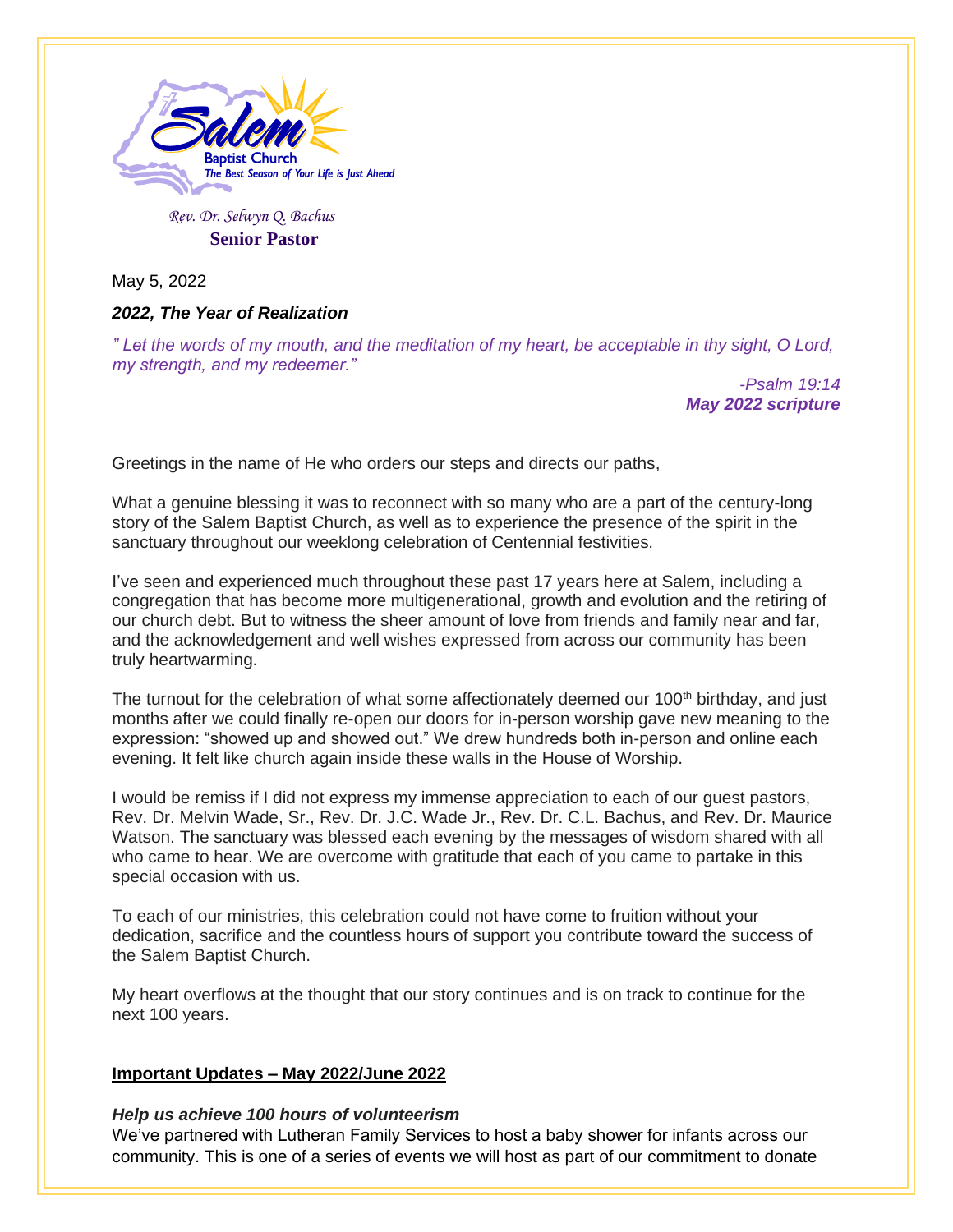100 hours of community service in honor of our Centennial. We'll log the collective hours of church volunteers who help us serve our community.

## *Here's how you can help - donate needed items between May 16 to May 31*

We will collect donations from May 16 to May 31 at the church Monday through Friday between the hours of 8 a.m. and 4 p.m. We're requesting diapers (all sizes), baby wipes, bottles, T-shirts, onesies (up to size 24 months), socks, bibs, diaper bags, hygiene items (including lotions and body wash), baby blankets, pacifiers, clip on toys, footed pajamas, teething toys, baby books, baby carriers, diaper pails, transition cups, snack containers, bouncers, exersaucers, jumpers and other portable toys.

If you'd prefer to make a financial donation, please designate your donation for: "Lutheran Family Services Baby Shower" and donate through any of our donation platforms or bring your donation to the church.

#### *National Day of Prayer - Thursday, May 5*

As believers, we've tried Him, so we know prayer changes things. Each Sunday, when we gather for worship, we lift our leaders at the local, state, and federal government level, beckoning God to grant them the wisdom necessary to lead with integrity and make just decisions within communities across the nation. This month, as we pause to acknowledge the National Day of Prayer, please continue to pray for our Nation and the leaders who govern our freedom.

#### *Mother's Day - Sunday, May 8*

One of the most important earthly assignments one can receive is that of parenthood. Exodus 20:12 commands: "Honor your father and your mother, so that you may live long in the land the LORD your God is giving you." Let's shower the Mothers of Salem Baptist Church and all across our community with an abundance of love, gifts and support for all the selfless love they show us daily. Mothers, we love you and we bless you.

#### *Jeans and Jerseys Sunday - Sunday, May 15*

The tradition continues. We know it's been a while, but it's time to break out your jeans and jerseys for Jeans and Jerseys Sunday. Whether you're worshipping virtually or in-person, we invite you to wear your favorite jeans and jerseys (Christian casual, please). We also invite you to post your photos on Facebook, Instagram, and Twitter for all to see. Use the hashtag #SalemJeans&Jerseys22. Be creative. Be colorful and inventive. We look forward to seeing your photos.

#### *Corporate Prayer – Wednesday, May 25*

On Wednesday, May 25 we will come together in corporate prayer to ask the Lord for His blessings, guidance and wisdom. We will email the webinar link via Constant Contact no later than Monday, May 23. Please join us if your schedule permits.

# *Church Offices Closed for Memorial Day – Monday, May 30*

In observance of the Memorial Day holiday, the church administrative offices will be closed Monday, May 30. The office will reopen Tuesday, May 31 at 9 a.m.

# *Communion Elements distributed Saturday, June 4 from 10 a.m. to 2 p.m.*

On Saturday, June 4, our Deacons will distribute communion elements in the church parking lot. This allows our virtual worshippers to commune with us. We will continue disseminating communion elements on the first Saturday of every month until further notice.